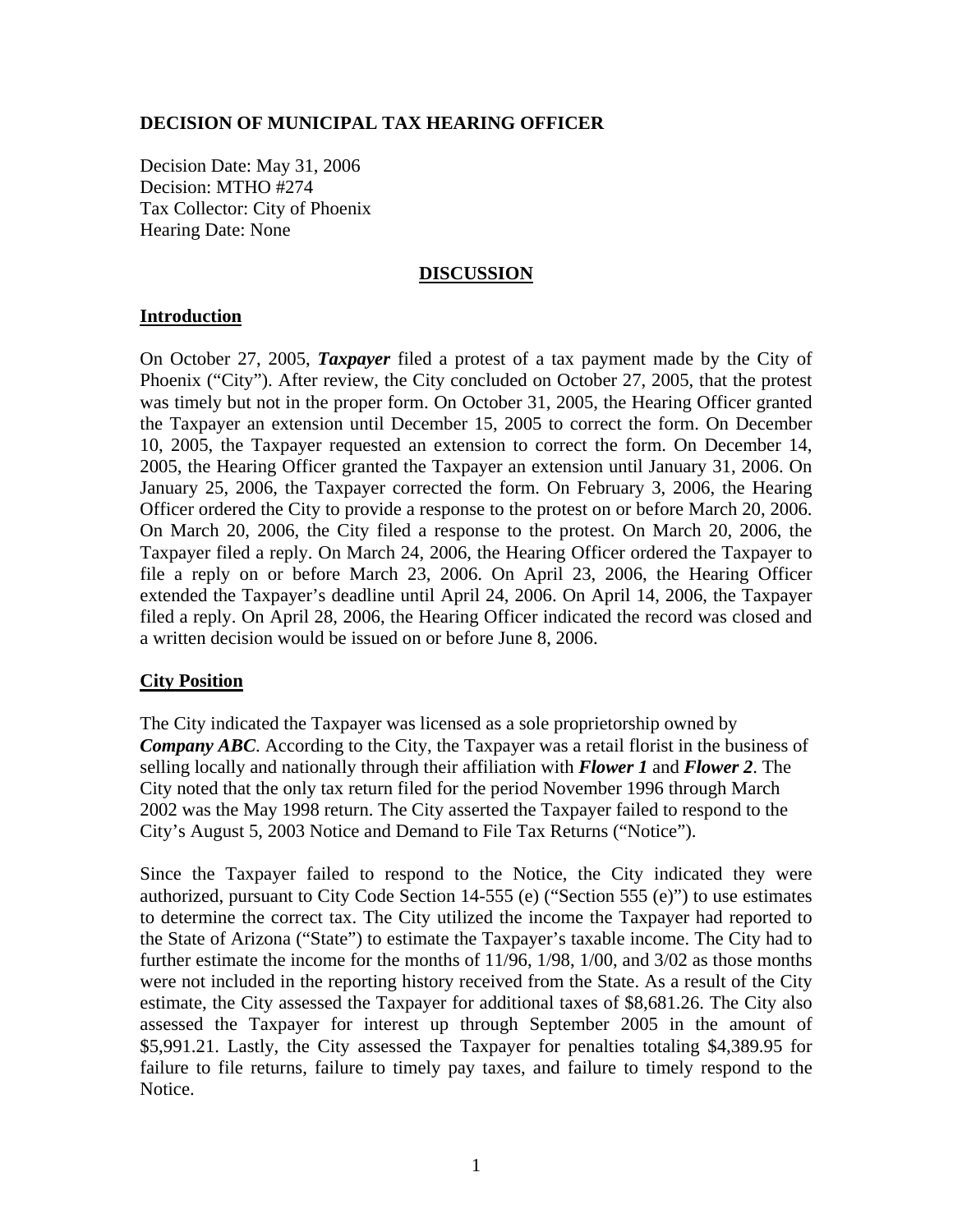In response to the Taxpayer's argument that the company was transferred to *Entity 1* in November 2001 and the name changed to *Company ABC*, the City asserted no documentation had been provided to support this claim. According to the City, the Taxpayer has made no ownership change, name change or location change to its City Privilege Tax License and there was no application for a new license.

As to the penalties, the City argued there was no reasonable basis provided for failing to file returns, failing to timely pay tax, or failing to respond to the Notice. The City asserted they attempted from May 1, 2001 to October 20, 2005 to bring the Taxpayer into compliance with the City Code. As a result, the City opined the penalties were properly assessed.

### **Taxpayer Position**

The Taxpayer argued the State forms were incorrect as they failed to deduct twenty percent amounts shared on *Flower 1* and *Flower 2* orders. The Taxpayer indicated they never disputed the State amounts as they reached a payment agreement with the State in order to stop legal action. According to the Taxpayer, the company was transferred to *Entity 1* in 1999. The Taxpayer asserted that *Entity 1* managed the business from 1996 forward. The Taxpayer indicated *Entity 1* had health problems and the business slowed down considerably. The Taxpayer asserted that *Entity 1* did not inform her parents about the state of the business because of the parent's ill health. The Taxpayer asserted that neither *Entity 1* nor her parents have the ability to pay the taxes. As a result the Taxpayer requested a discharge of the taxes, penalties, and interest.

### **ANALYSIS**

Pursuant to City Code Section 460 (a) ("Section 460 (a)"), the evidence was clear that the Taxpayer had understated retail income for the period November 1996 through March 2002. City Code Section 14-350 ("Section 350") provides that the Taxpayer shall maintain suitable books and records to determine the appropriate amount of tax. In this case, the Taxpayer failed to provide suitable books and records. As a result, the City was authorized pursuant to Section 545 to make a reasonable estimate. We find that the City's use of State tax returns would provide a reasonable estimate for the City taxable income. We further find that the Taxpayer has failed to demonstrate that the City's estimate was not reasonable. Based on the above, we uphold the City's determination of taxes due.

As to the interest assessed, City Code Section 540 ("Section 540") makes it clear that no interest may be abated by the Hearing Officer except for interest related to any taxes abated. Since no taxes were abated, the interest may not be abated.

Section 540 provides that the City may assess penalties for failure to timely file returns and for failure to timely pay taxes. Section 540 also provides that an additional penalty may be assessed for failure to file a return within thirty days of receiving a Notice. The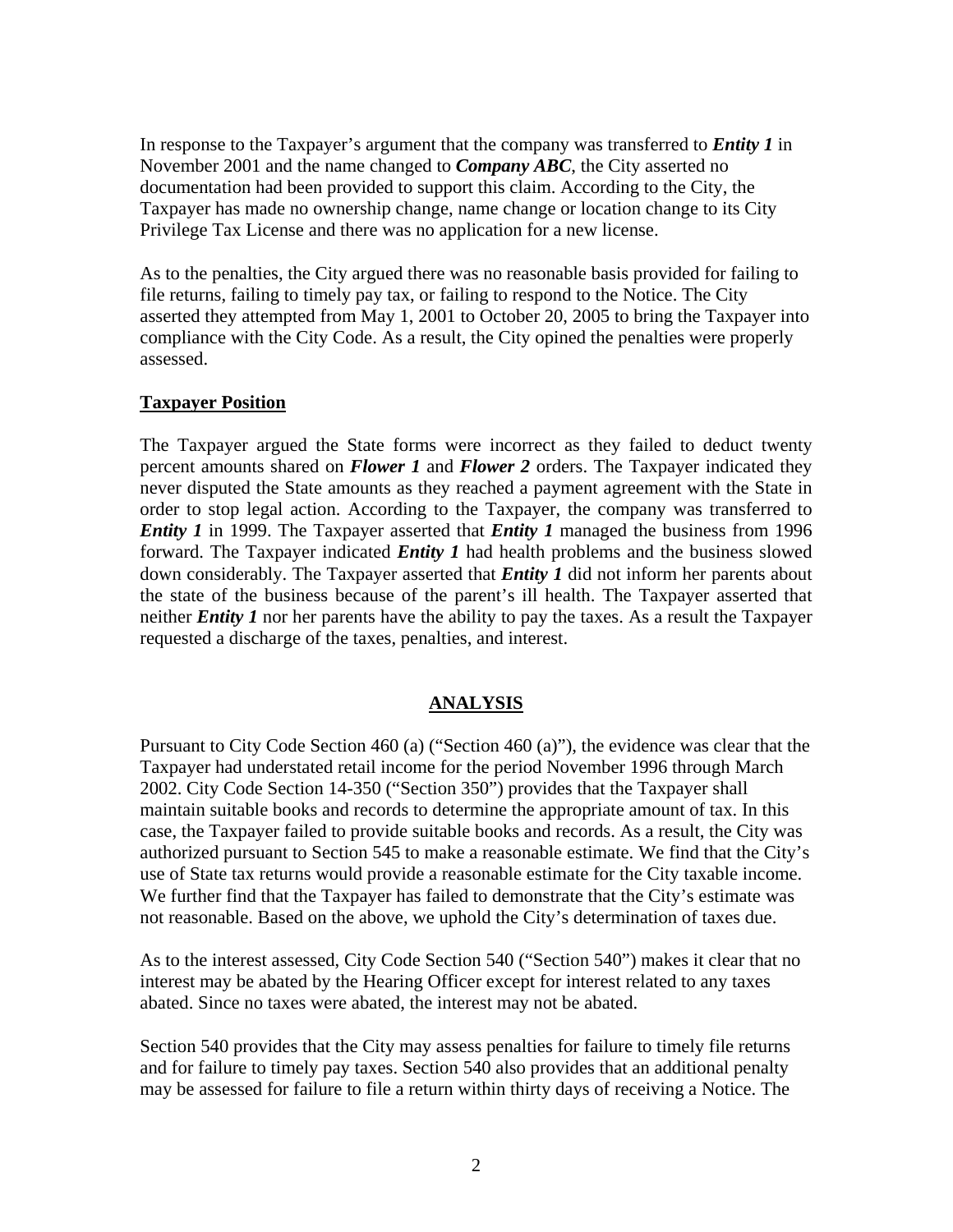City was authorized to assess all three penalties in this matter. Any or all of the penalties may be waived if the Taxpayer demonstrates reasonable cause for their actions. In this case, we do find the Taxpayer was acting reasonably in relying on *Entity 1* to timely file returns and timely pay taxes. As a result, we shall waive the penalties for failure to timely file returns and failure to timely pay taxes. However, the reasonableness of relying on *Entity 1* can't go on forever. We find the City made numerous efforts to bring the Taxpayer into compliance with little success. As a result, we do not find the Taxpayer acted reasonably in not timely responding to the Notice. Accordingly, the penalty for failing to file a return within thirty days of receiving the Notice is not waived.

#### **FINDINGS OF FACT**

- 1. On October 27, 2005 the Taxpayer filed a protest of a tax assessment made by the City.
- 2. After review, the City concluded on October 27, 2005, that the protest was timely but not in the proper form.
- 3. On October 31, 2005, the Hearing Officer granted the Taxpayer an extension until December 15, 2005 to correct the form.
- 4. On December 10, 2005, the Taxpayer requested on extension to correct the form.
- 5. On December 14, 2005, the Hearing Officer granted the Taxpayer an extension until January 31, 2006.
- 6. On January 25, 2006, the Taxpayer corrected the form.
- 7. On February 3, 2006, the Hearing Officer ordered the City to provide a response to the protest on or before March 20, 2006.
- 8. On March 20, 2006, the City filed a response to the protest.
- 9. On March 20, 2006, the Taxpayer filed a reply.
- 10. On March 24, 2006, the Hearing Officer ordered the Taxpayer to file a reply on or before March 23, 2006.
- 11. On April 3, 2006, the Hearing Officer extended the Taxpayer's deadline until April 24, 2006.
- 12. On April 14, 2006, the Taxpayer filed a reply.
- 13. On April 28, 2006, the Hearing Officer indicated the record was closed and a written decision would be issued on or before June 8, 2006.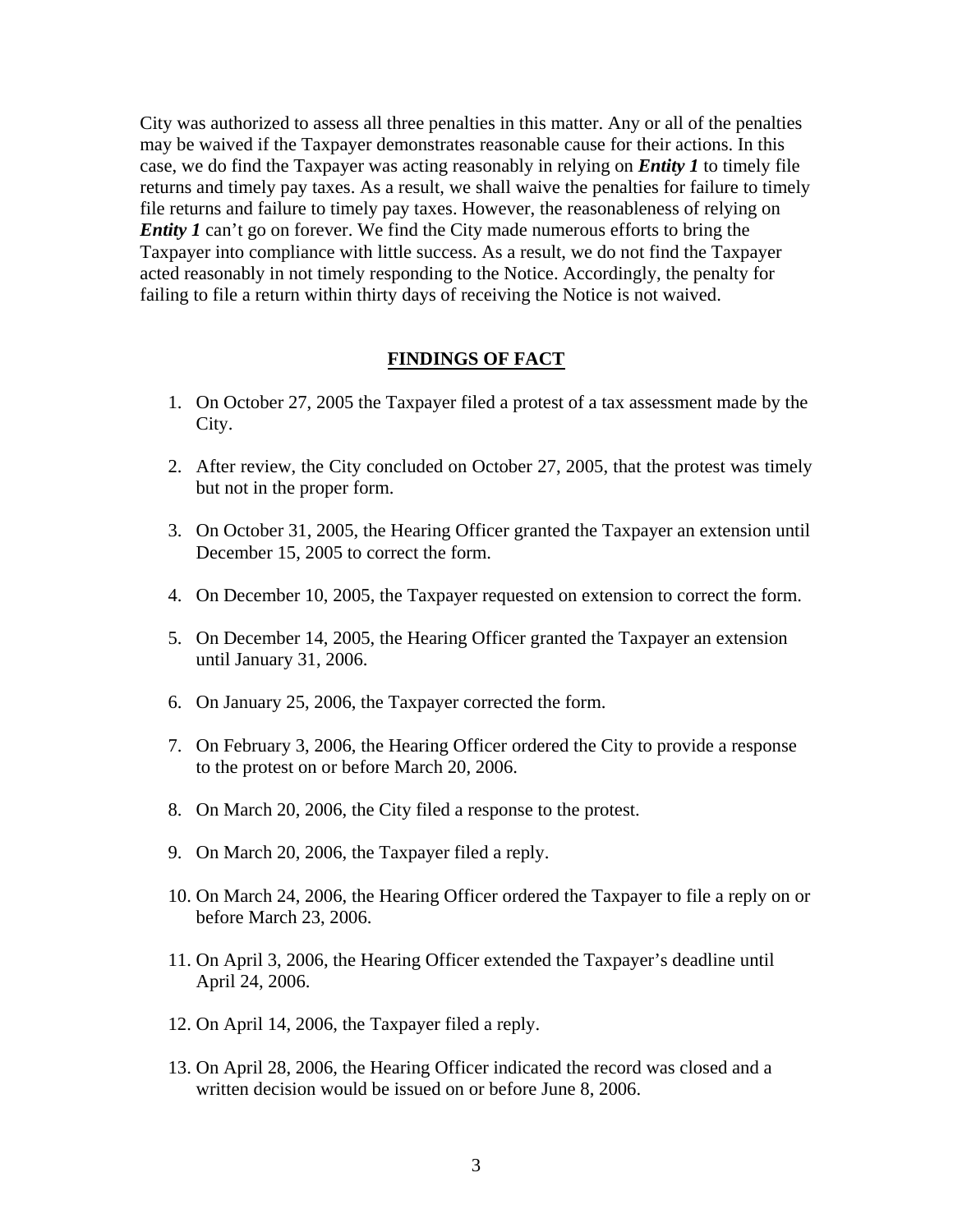- 14. The Taxpayer was licensed as a sole proprietorship owned by the *Company ABC*.
- 15. The Taxpayer was a retail florist in the business of selling locally and nationally through affiliation with *Flower 1* and *Flower 2*.
- 16. The only tax return filed with the City for the period November 1996 through March 2002 was the May 1998 return.
- 17. The City contacted the Taxpayer on numerous occasions in order to bring the Taxpayer into compliance with the City Tax Code.
- 18. The Taxpayer failed to respond to the City's August 5, 2003 Notice.
- 19. Because the Taxpayer failed to provide books and records, the City utilized the income the Taxpayer reported to the State in order to estimate the Taxpayer's taxable income.
- 20. The City further had to estimate the income for the months of 11/96, 1/98, 1/00, and 3/02 as those months were not included in the reporting history received from the State.
- 21. The City assessed the Taxpayer for additional taxes in the amount of \$8,681.26.
- 22. The City assessed the Taxpayer for interest up through September 2005 in the amount of \$5,991.21.
- 23. The City assessed the Taxpayer for penalties totaling \$4,389.95 for failure to file returns, failure to timely pay taxes, and failure to respond to the Notice.
- 24. No documentation was provided to the City to demonstrate a ownership change, a name change, or a location change.
- 25. The Taxpayer turned the business over to *Entity 1* to operate and depended on *Entity 1* to file City forms and pay City taxes.

#### **CONCLUSIONS OF LAW**

- 1. Pursuant to ARS Section 42-6056, the Municipal Tax Hearing Officer is to hear all reviews of petitions for hearing or redetermination under the Model City Tax Code.
- 2. During the period November 1996 through March 2002, the Taxpayer had understated retail sales pursuant to Section 460 (a).